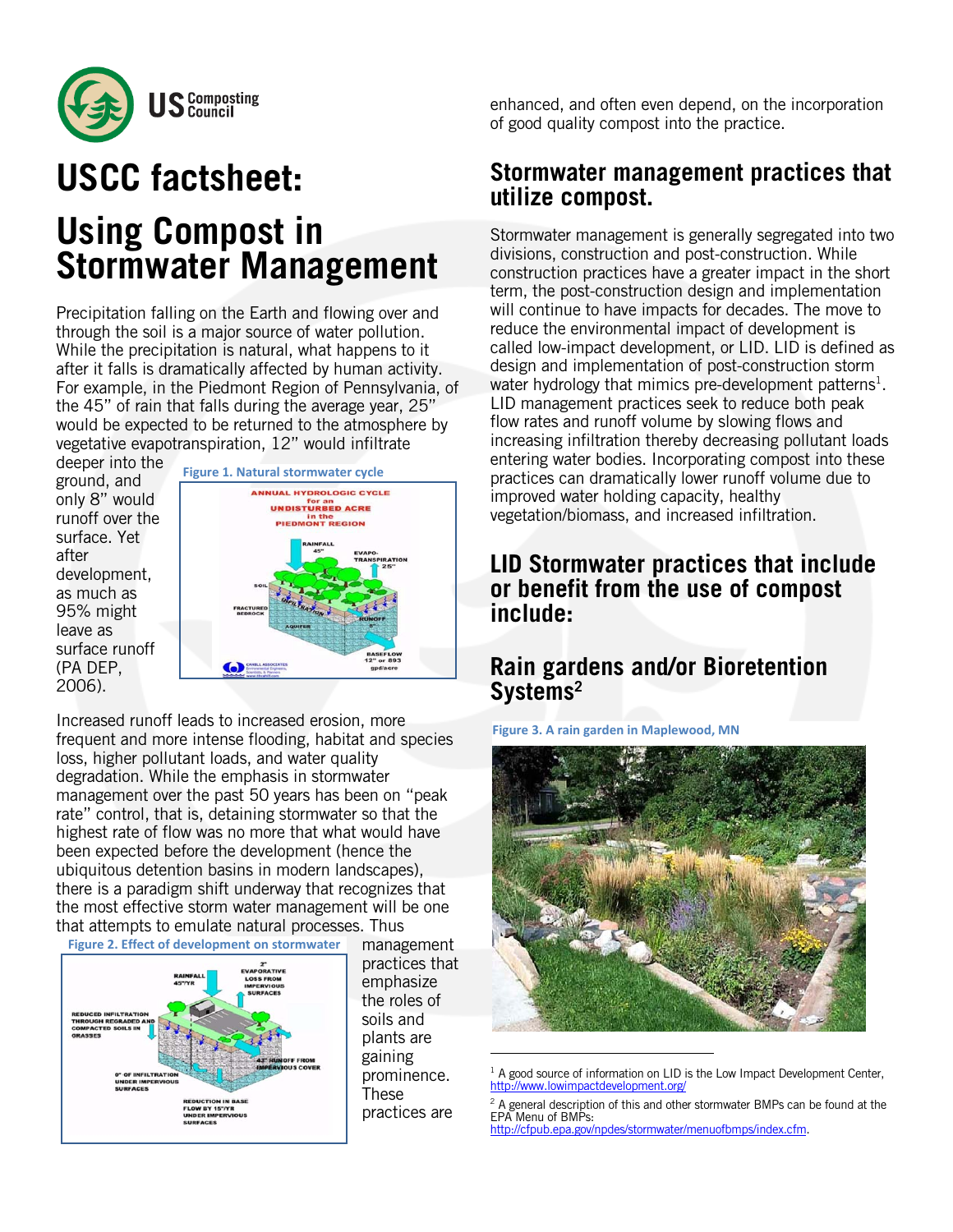A rain garden is a landscaped feature designed to treat onsite stormwater runoff. Not only is it highly effective at removing pollutants, it decreases total stormwater entering the storm drain system and does so in an esthetically pleasing manner. Sometimes called bioretention or bioinfiltration beds, they are growing in popularity throughout the country. They



**Figure 4. Section of a rain garden**

typically feature native plants, several inches of wood mulch, and a planting mix that includes 20-30% compost.3

### **Infiltration zones (including lawns, basins, filter strips, trenches, and others)**

As noted above, under natural conditions a considerable amount of precipitation would typically infiltrate into the ground rather than run off over the surface. Once below the surface it either is taken up by plants or percolates further into the ground. In order to emulate that process stormwater designers are incorporating infiltration in many areas of the landscape. Some of this infiltration occurs directly in subsurface layers, being conveyed there through piping or via pervious surfaces, such as porous concrete. Other practices infiltrate the water



through turf or other vegetation. For any vegetated infiltration practice to be effective for the long term it must be based on soil that is as healthy as possible. While there are many factors affecting soil health and quality, "the most critical factor is maintaining organic matter levels and carbon cycling through the soil" (Bierman,1998).

 $3$  A general design specification for rain gardens and other low-impact practices can be found at http://www.lid-stormwater.net/intro/homedesign.htm

Even though soil organic matter is dynamic in nature, with constant additions and decay, having an initial adequate level of soil organic matter is the best way to assure long-term sustainability of a vegetated infiltration area. In many, if not most, situations, adding compost to the soil will be the most efficient way to achieve that minimum organic matter content.

The most aggressive example of this has been in the Pacific Northwest, home to the Soils for Salmon movement. They have been successful in instituting a post-construction soil standard that requires a minimum organic matter content in the soil of 5%. As stated in the introduction to the standard, "Healthy soil provides important stormwater management functions including efficient water infiltration and storage, adsorption of excess nutrients, filtration of sediments, biological decomposition of pollutants, and moderation of peak stream flows and temperatures. In addition, healthy soils support vigorous plant growth that intercepts rainfall, returning much of it to the sky through evaporation and transpiration" (WA DOE, 2005).

# **Vegetated/green roofs**

Vegetated roofs, or green roofs, are another growing LID practice with the potential for huge environmental benefits. The organization Green Roofs for Healthy Cities lists over 50 public and private benefits that may be attributed to green roofs<sup>4</sup>. With regards to stormwater, unlike metal or asphalt roofs that can contribute to thermal and chemical water pollution, green roofs can significantly reduce total stormwater as well as improve the quality of the water. A mature compost is often included in the growing media component of a green roof. In order to meet the exacting specifications for the media, including weight, porosity, and stability, compost usually makes up 10-15% of the total volume.





 <sup>4</sup> Visit http://www.greenroofs.org/ for more details about vegetated roofs.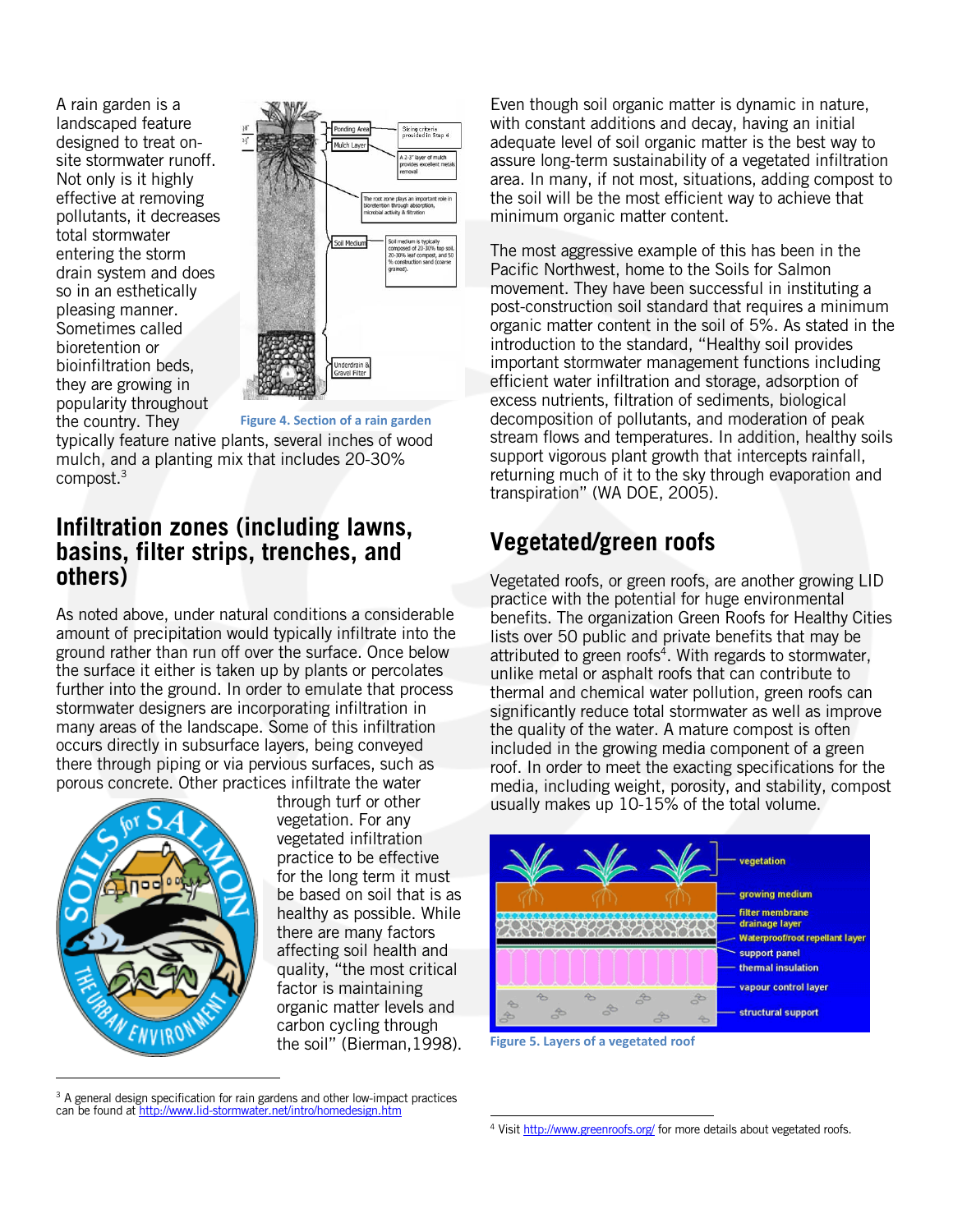# **Compost-based Erosion and Sedimentation Control Practices**

The highest risk of erosion and sedimentation is while a project is under construction, especially in the beginning phases while the most earth-moving is going on. Without a protective "skin" of organic matter (both living and decaying) soils are easily erodible, with some variability depending on soil type and slope. Soil loss from construction sites can be 200 times that of forest lands, and 10 to 20 times that of agricultural lands (GA S&W Cons. Comm, 2002). Once pollutants, whether simply silt or specific contaminants, are picked up by water it is difficult to keep them from moving downstream. Therefore practices that prevent erosion are much more effective at preventing pollution than those that attempt to clean water after it has already gained a load of pollutants.

# **Preventing erosion with a compost blanket.**

**Figure 6. Applying a compost blanket in PA (photo credit: D. Caldwell)**



Many studies have shown that compost can be highly effective for reducing and preventing erosion on an exposed slope.<sup>5</sup> Unlike most other stormwater BMPs compost has significant water holding capacity, so that low-to-medium intensity and duration rain events may produce no runoff at all (Persyn et al, 2004). Those that do produce runoff produce less, take longer before runoff starts and longer to reach peak flow (Glanville et al, 2003). Using compost of low nutrient value has the added benefit of releasing less phosphorous and nitrogen

than hydroseeding, hydromulching, and seeded straw mulches, all common form of erosion prevention (Faucette et al, 2005). Compost not only helps prevent erosion immediately upon application, it also provides an effective substrate for seed growth, conserving moisture, suppressing weeds and providing slow release nutrients to support the establishment of vegetation, thus providing long term erosion prevention (Faucette et al, 2005). Compost blankets have a lower "C" factor compared to hydroseeding or rolled erosion control blankets, estimated to between .02 and .05, compared to .1 to .2 for competing practices.<sup>6</sup>

As of 2006 at least 32 state transportation departments, plus many Federal and local agencies, have adopted this as a best management practice. Generally these specifications are based on the generic one adopted by the American Association of State Highway and Transportation Officials (AASHTO) as MP-10, a version of which can be found at

#### http://compostingcouncil.org/pdf/Erosion\_Specs.pdf.

These specifications take soil erodability and rainfall patterns into account to determine the proper depth of the blanket.

Although listed here as a construction practice, compost blankets are commonly seeded, becoming part of the post-construction landscape. At that point they are also acting as an infiltration practice as well as an erosionprevention practice, reducing and delaying runoff and maintaining a vegetative cover on the soil.

David M. Crohn, Biosystems Engineering Specialist for the University of California Cooperative Extension, summarized how compost helps prevent erosion:

- **E** Protecting the soil from the energy of falling rain
- **Absorbing moisture**
- **E** Promoting infiltration

- **Encouraging soil aggregate formation**
- Promoting plant growth (Crohn, 2006)

# **Sediment Control – Filtering stormwater at a construction site**

While preventing erosion is always the first choice, it is not always possible, and compost has also proved to be effective at filtering stormwater pollutants originating from construction sites. Typically this is done at the perimeter of the site, around storm inlets, and in storm

<sup>&</sup>lt;sup>5</sup> For a good review of the research see Faucett et al, Evaluation of stormwater from compost and conventional erosion control practices in construction activities, in Journal of Soil and Water Conservation, v. 60 no. 6:288-297

<sup>&</sup>lt;sup>6</sup> C refers to the Cover factor in the Revised Universal Soil Loss Equation, and is commonly used to compare effectiveness of different practices. C factors for compost and rolled erosion control blankets, Filtrexx Tech Link # 3303